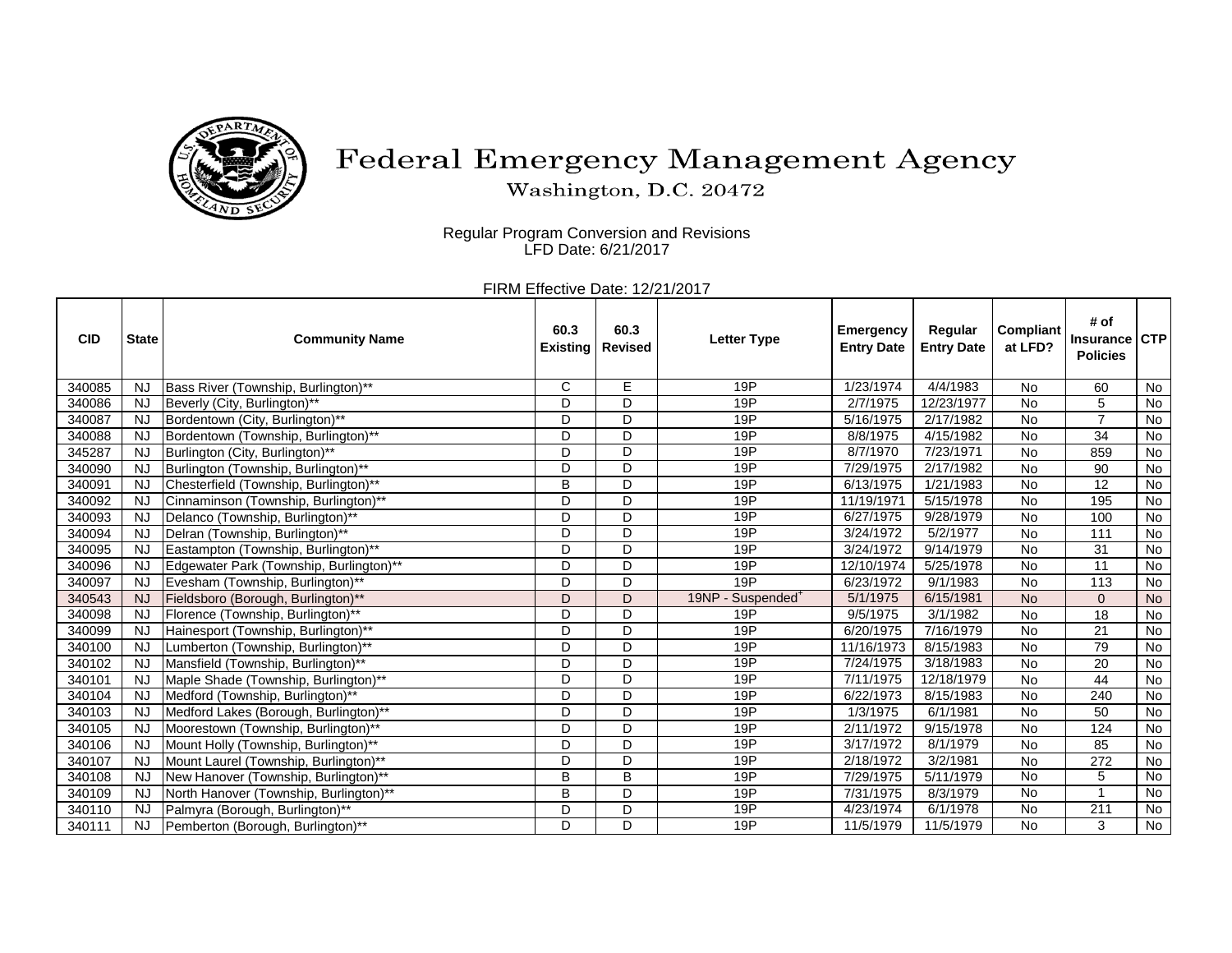| <b>CID</b> | <b>State</b>    | <b>Community Name</b>                                | 60.3<br><b>Existing</b> | 60.3<br><b>Revised</b> | <b>Letter Type</b> | <b>Emergency</b><br><b>Entry Date</b> | Regular<br><b>Entry Date</b> | <b>Compliant</b><br>at LFD? | # of<br>Insurance CTP<br><b>Policies</b> |                |
|------------|-----------------|------------------------------------------------------|-------------------------|------------------------|--------------------|---------------------------------------|------------------------------|-----------------------------|------------------------------------------|----------------|
| 340112     | <b>NJ</b>       | Pemberton (Township, Burlington)**                   | D                       | D                      | 19P                | 2/22/1974                             | 3/4/1980                     | No                          | 202                                      | $\overline{N}$ |
| 340113     | <b>NJ</b>       | Riverside (Township, Burlington)**                   | D                       | $\overline{D}$         | 19P                | 2/9/1973                              | 7/2/1979                     | No                          | 63                                       | No             |
| 340114     | NJ.             | Riverton (Borough, Burlington)**                     | $\overline{D}$          | $\overline{D}$         | 19P                | 3/31/1972                             | 4/15/1977                    | $\overline{N}$              | 36                                       | No             |
| 340534     | NJ              | Shamong (Township, Burlington)**                     | B                       | D                      | 19P                | 3/28/1975                             | 6/15/1979                    | No                          | 6                                        | No             |
| 340115     | <b>NJ</b>       | Southampton (Township, Burlington)**                 | D                       | D                      | 19P                | 1/14/1972                             | 3/4/1980                     | No                          | 101                                      | $\overline{N}$ |
| 340116     | <b>NJ</b>       | Springfield (Township, Burlington)**                 | B                       | D                      | 19P                | 8/16/1976                             | 1/28/1983                    | No                          | 14                                       | No             |
| 340533     | NJ              | Tabernacle (Township, Burlington)**                  | D                       | $\overline{D}$         | 19P                | N/A                                   | 10/30/2000                   | $\overline{N}$              | 14                                       | No             |
| 340117     | NJ.             | Washington (Township, Burlington)**                  | D                       | E                      | 19P                | 4/14/1975                             | 12/15/1981                   | No                          | 40                                       | No             |
| 340118     | <b>NJ</b>       | Westampton (Township, Burlington)**                  | $\overline{D}$          | $\overline{D}$         | 19P                | 9/29/1975                             | 2/15/1980                    | $\overline{N}$              | 27                                       | $\overline{N}$ |
| 340119     | <b>NJ</b>       | Willingboro (Township, Burlington)**                 | $\overline{D}$          | $\overline{D}$         | 19P                | 9/15/1972                             | 7/2/1979                     | $\overline{N}$              | 62                                       | No             |
| 340551     | <b>NJ</b>       | Woodland (Township, Burlington)**                    | D                       | D                      | 19P                | 2/19/1976                             | 1/20/1982                    | No                          | 3                                        | No             |
| 340120     | <b>NJ</b>       | Wrightstown (Township, Burlington)**                 | $\overline{B}$          | $\overline{B}$         | 19P                | 12/16/1975                            | 5/11/1979                    | $\overline{N}$              | $\overline{6}$                           | $\overline{N}$ |
| 130262     | <b>GA</b>       | Camden County (Unincorporated Areas)*                | E                       | Ē                      | $115 -$            | 1/20/1976                             | 6/1/1984                     | No                          | 1,366                                    | Yes            |
| 130076     | GA              | Effingham County (Unincorporated Areas)*             | $\overline{D}$          | $\overline{D}$         | $115 -$            | 11/28/1975                            | 3/18/1987                    | $\overline{N}$              | 717                                      | Yes            |
| 130238     | GA              | Kingsland (City, Camden)*                            | E                       | Ε                      | $115 -$            | 6/23/1975                             | 6/1/1984                     | <b>No</b>                   | 659                                      | Yes            |
| 130426     | GA              | Rincon (City, Effingham)*                            | D                       | D                      | $115 -$            | 11/5/1976                             | 2/19/1987                    | N <sub>o</sub>              | 106                                      | Yes            |
| 130027     | GA              | St. Marys (City, Camden)*                            | Ē                       | E                      | $115 -$            | 5/30/1974                             | 6/1/1984                     | <b>No</b>                   | 1,581                                    | Yes            |
| 130241     | GA              | Woodbine (City, Camden)*                             | $\overline{c}$          | С                      | $115 -$            | 8/7/1975                              | 6/1/1984                     | No                          | 45                                       | Yes            |
| 210002     | KY              | Anderson County (Unincorporated Areas)*              | D                       | D                      | $115 -$            | 11/10/1975                            | 5/15/1986                    | <b>No</b>                   | 34                                       | Yes            |
| 210156     | KY              | Berea (City, Madison)*                               | $\overline{D}$          | $\overline{D}$         | $115 -$            | 4/22/1975                             | 9/30/1988                    | No                          | 70                                       | Yes            |
| 210045     | KY              | Carroll County (Unincorporated Areas)*               | $\overline{D}$          | D                      | $115 -$            | 3/26/1997                             | 9/1/1998                     | <b>No</b>                   | $\overline{38}$                          | Yes            |
| 210232     | KY              | Carrollton (City, Carroll)*                          | $\overline{D}$          | $\overline{D}$         | $115 -$            | 3/20/1975                             | 9/4/1985                     | <b>No</b>                   | 19                                       | Yes            |
| 210278     | $\overline{XY}$ | Clark County (Unincorporated Areas)*                 | D                       | D                      | $115 -$            | 5/13/1976                             | 12/4/1986                    | <b>No</b>                   | $\overline{82}$                          | Yes            |
| 210075     | KY              | Frankfort (City, Franklin)*                          | D                       | D                      | $115-I$            | 4/23/1974                             | 7/2/1981                     | No                          | 162                                      | Yes            |
| 210280     | $\overline{KY}$ | Franklin County (Unincorporated Areas) <sup>®</sup>  | $\overline{D}$          | $\overline{D}$         | $115-I$            | 1/23/1976                             | 9/30/1981                    | <b>No</b>                   | 287                                      | Yes            |
| 210081     | $\overline{KY}$ | <b>Garrard County (Unincorporated Areas)</b>         | $\overline{D}$          | $\overline{D}$         | $115 -$            | 2/27/1987                             | 9/1/1989                     | <b>No</b>                   | 28                                       | Yes            |
| 210208     | KY              | Georgetown (City, Scott)*                            | $\overline{D}$          | $\overline{D}$         | $115-A$            | 6/25/1975                             | 2/4/1981                     | $\overline{N}$              | 37                                       | Yes            |
| 210321     | KY              | Gratz (City, Owen)*                                  | D                       | D                      | $115-I$            | 6/18/1976                             | 8/19/1986                    | No                          | 5                                        | Yes            |
| 210110     | KY              | Henry County (Unincorporated Areas)                  | $\overline{D}$          | $\overline{D}$         | $115 -$            | 12/20/1978                            | 1/1/1986                     | <b>No</b>                   | 32                                       | Yes            |
| 210125     | $\overline{KY}$ | Jessamine County (Unincorporated Areas)*             | $\overline{D}$          | $\overline{D}$         | $115 -$            | 4/16/1973                             | 8/1/1978                     | <b>No</b>                   | 70                                       | Yes            |
| 210003     | KY              | Lawrenceburg (City, Anderson)*                       | B                       | B                      | $115 -$            | 8/21/1975                             | 12/14/1979                   | No                          | $\overline{17}$                          | Yes            |
| 210067     | KY              | Lexington-Fayette Urban County Government (Fayette)* | D                       | D                      | $115-I$            | 8/17/1973                             | 9/28/1979                    | No                          | 584                                      | Yes            |
| 210342     | $\overline{KY}$ | Madison County (Unincorporated Areas)*               | $\overline{D}$          | D                      | $115 -$            | 9/19/1989                             | 9/28/1990                    | No                          | 202                                      | Yes            |
| 210306     | KY              | Mercer County (Unincorporated Areas)*                | $\overline{D}$          | D                      | $115 -$            | 11/22/1974                            | 10/18/1988                   | No                          | 53                                       | Yes            |
| 210477     | KY              | Midway (City, Woodford)*                             | D                       | D                      | $115-I$            | N/A                                   | 9/17/2008                    | <b>No</b>                   | 19                                       | Yes            |
| 210295     | KY              | Monterey (City, Owen)*                               | $\overline{D}$          | $\overline{D}$         | $115 -$            | 4/20/1976                             | 8/5/1986                     | <b>No</b>                   | 10                                       | Yes            |
| 210126     | KY              | Nicholasville (City, Jessamine)*                     | D                       | D                      | $115 -$            | 6/11/1975                             | 4/17/1989                    | No                          | 46                                       | Yes            |
| 210186     | KY              | Owen County (Unincorporated Areas)*                  | $\overline{D}$          | $\overline{D}$         | $115 -$            | 5/2/1997                              | 7/1/1999                     | No                          | 41                                       | Yes            |
| 210047     | KY              | Prestonville (City, Carroll)*                        | $\overline{D}$          | $\overline{D}$         | $115 -$            | 8/2/1976                              | 9/18/1986                    | $\overline{N}$              | 13                                       | Yes            |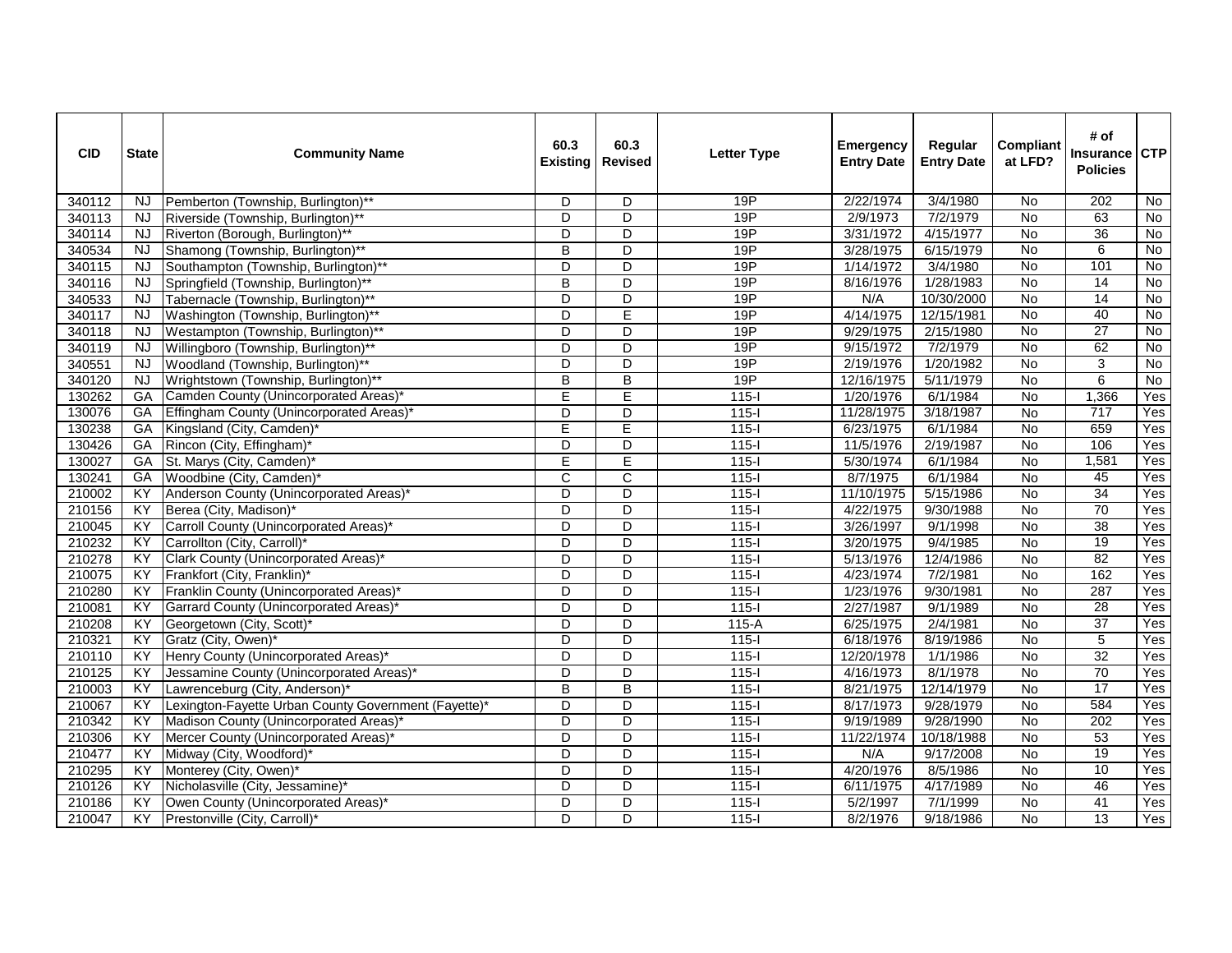| <b>CID</b> | <b>State</b>           | <b>Community Name</b>                       | 60.3<br><b>Existing</b> | 60.3<br><b>Revised</b>  | <b>Letter Type</b>       | <b>Emergency</b><br><b>Entry Date</b> | Regular<br><b>Entry Date</b> | <b>Compliant</b><br>at LFD? | # of<br><b>Insurance</b><br><b>Policies</b> | CTP            |
|------------|------------------------|---------------------------------------------|-------------------------|-------------------------|--------------------------|---------------------------------------|------------------------------|-----------------------------|---------------------------------------------|----------------|
| 210157     | KY                     | Richmond (City, Madison)*                   | D                       | $\overline{D}$          | $115 -$                  | 6/20/1975                             | 9/18/1985                    | No                          | $\overline{31}$                             | Yes            |
| 210207     | KY                     | Scott County (Unincorporated Areas)*        | D                       | $\overline{D}$          | $115-A$                  | 8/14/1975                             | 9/30/1981                    | No                          | 95                                          | Yes            |
| 210231     | <b>KY</b>              | Versailles (City, Woodford)                 | $\overline{B}$          | $\overline{B}$          | $115 -$                  | 4/21/1989                             | 5/1/1990                     | $\overline{N}$              | $\overline{4}$                              | Yes            |
| 210311     | KY                     | Wilmore (City, Jessamine)*                  | D                       | D                       | $115 -$                  | 1/17/1975                             | 11/5/1986                    | No                          | 5                                           | Yes            |
| 210230     | KY                     | Woodford County (Unincorporated Areas)*     | $\overline{D}$          | D                       | $115 -$                  | 3/30/1973                             | 6/1/1978                     | <b>No</b>                   | 167                                         | Yes            |
| 210049     | KY                     | Worthville (City, Carroll)*                 | $\overline{B}$          | $\overline{c}$          | $115 -$                  | 5/24/1976                             | 7/17/1986                    | <b>No</b>                   | $\mathbf{1}$                                | Yes            |
| 285252     | $\overline{\text{MS}}$ | Biloxi (City, Harrison)*                    | D & E                   | D &E                    | $115 -$                  | 6/30/1970                             | 9/11/1970                    | $\overline{N}$              | 5.148                                       | Yes            |
| 280332     | МS                     | Gautier (City, Jackson)*                    | E                       | <b>D&amp;E</b>          | $115 -$                  | 11/13/1986                            | 11/13/1986                   | No                          | 1.691                                       | Yes            |
| 285253     | <b>MS</b>              | Gulfport (City, Harrison)*                  | D & E                   | D & E                   | $115 -$                  | 5/29/1970                             | 9/11/1970                    | <b>No</b>                   | 5,169                                       | Yes            |
| 285255     | <b>MS</b>              | Harrison County (Unincorporated Areas)      | <b>D</b> &E             | D & E                   | $115 -$                  | 7/17/1970                             | 6/15/1978                    | <b>No</b>                   | 2,428                                       | Yes            |
| 285256     | <b>MS</b>              | Jackson County (Unincorporated Areas)       | D & E                   | <b>D&amp;E</b>          | $115 -$                  | 6/30/1970                             | 4/3/1978                     | No                          | 5,847                                       | Yes            |
| 450014     | $\overline{SC}$        | Anderson (City, Anderson)*                  | D                       | D                       | $115 -$                  | 11/2/1973                             | 12/16/1980                   | <b>No</b>                   | 33                                          | Yes            |
| 450013     | <b>SC</b>              | Anderson County (Unincorporated Areas)*     | $\overline{D}$          | $\overline{\mathsf{D}}$ | $115 -$                  | 7/2/1975                              | 1/2/1981                     | No                          | 107                                         | Yes            |
| 450171     | SC                     | Arcadia Lakes (Town, Richland) <sup>®</sup> | $\overline{D}$          | D                       | 19P                      | 5/27/1975                             | 11/19/1980                   | $\overline{N}$              | $\overline{35}$                             | No             |
| 450258     | <b>SC</b>              | Blythewood (Town, Fairfield and Richland)*  | $\overline{D}$          | $\overline{D}$          | 19P                      | N/A                                   | 11/30/2011                   | No                          | 13                                          | No             |
| 450131     | <b>SC</b>              | Cayce (City, Lexington and Richland)'       | D                       | $\overline{D}$          | 19P                      | 2/5/1974                              | 5/1/1980                     | <b>No</b>                   | 122                                         | No             |
| 450238     | SC                     | Clemson (City, Anderson and Pickens)*       | $\overline{D}$          | $\overline{D}$          | $115 -$                  | 9/22/1980                             | 2/17/1988                    | <b>No</b>                   | 38                                          | Yes            |
| 450056     | <b>SC</b>              | Colleton County (Unincorporated Areas)      | D & E                   | D & E                   | $115 -$                  | 6/18/1975                             | 4/17/1987                    | No                          | 392                                         | Yes            |
| 450172     | $\overline{SC}$        | Columbia (City, Lexington and Richland)'    | D                       | D                       | 19P                      | 1/16/1974                             | 9/2/1981                     | <b>No</b>                   | 1,004                                       | <b>No</b>      |
| 450253     | SC                     | Cottageville (Town, Colleton)*              | $\overline{B}$          | C                       | $115 -$                  | N/A                                   | 7/10/2012                    | No                          | 3                                           | Yes            |
| 450173     | $\overline{SC}$        | Eastover (Town, Richland)*                  | $\overline{\mathsf{C}}$ | D                       | 19P                      | 6/26/1975                             | 9/30/1988                    | <b>No</b>                   | $\overline{3}$                              | No             |
| 455414     | SC                     | Edisto Beach (Town, Colleton)*              | Ē                       | Ē                       | $115 -$                  | 3/19/1971                             | 4/9/1971                     | No                          | 1,688                                       | Yes            |
| 450174     | SC                     | Forest Acres (City, Richland)*              | D                       | D                       | 19P                      | 7/19/1974                             | 11/5/1980                    | <b>No</b>                   | $\overline{221}$                            | $\overline{N}$ |
| 450133     | <b>SC</b>              | Irmo (Town, Lexington and Richland)*        | D                       | D                       | 19P                      | 6/27/1975                             | 5/1/1980                     | No                          | 73                                          | No             |
| 450168     | SC                     | Liberty (City, Pickens)*                    | $\overline{D}$          | $\overline{\mathsf{D}}$ | $115-N$                  | 4/16/1974                             | 6/25/1976                    | <b>No</b>                   | $\mathbf 0$                                 | Yes            |
| 450252     | SC                     | Lodge (Town, Colleton)*                     | N/A                     | $\overline{A}$          | 206-NP-CW <sup>+++</sup> | N/A                                   | N/A                          | <b>No</b>                   | $\overline{0}$                              | Yes            |
| 450157     | SC                     | Oconee County (Unincorporated Areas)        | D                       | D                       | $115 -$                  | 5/16/1975                             | 9/1/1987                     | No                          | $\overline{70}$                             | Yes            |
| 450169     | SC                     | Pickens (City, Pickens)*                    | D                       | D                       | 115-N                    | 10/7/1974                             | 6/25/1976                    | No                          | 2                                           | Yes            |
| 450166     | SC                     | Pickens County (Unincorporated Areas)       | $\overline{D}$          | D                       | $115 -$                  | 4/2/1974                              | 7/19/1982                    | <b>No</b>                   | 49                                          | Yes            |
| 450019     | SC                     | Pendleton (Town, Anderson)*                 | $\overline{D}$          | $\overline{\mathsf{D}}$ | $115 -$                  | 10/7/1975                             | 5/15/1980                    | No                          | $\overline{7}$                              | Yes            |
| 450170     | $\overline{SC}$        | Richland County (Unincorporated Areas)*     | D                       | D                       | 19P                      | 9/20/1974                             | 11/4/1981                    | <b>No</b>                   | 1,518                                       | $\overline{N}$ |
| 450212     | <b>SC</b>              | Salem (Town, Oconee)*                       | B                       | B                       | 115NP-CWG <sup>+</sup>   | N/A                                   | N/A                          | <b>No</b>                   | $\Omega$                                    | Yes            |
| 450158     | $\overline{SC}$        | Seneca (City, Oconee)*                      | $\overline{D}$          | $\overline{D}$          | $115 -$                  | 7/24/1975                             | 12/16/1977                   | No                          | $\overline{9}$                              | Yes            |
| 450178     | <b>SC</b>              | Six Mile (Town, Pickens)*                   | D                       | D                       | 115-N                    | N/A                                   | 5/8/2008                     | <b>No</b>                   | $\Omega$                                    | Yes            |
| 450057     | SC                     | Smoaks (Town, Colleton)*                    | B                       | B                       | $115-NP+$                | N/A                                   | N/A                          | <b>No</b>                   | $\mathbf 0$                                 | Yes            |
| 450159     | SC                     | Walhalla (City, Oconee)*                    | $\overline{D}$          | D                       | $115-N$                  | 5/2/1975                              | 6/17/1986                    | N <sub>o</sub>              | $\overline{0}$                              | Yes            |
| 450058     | $\overline{SC}$        | Walterboro (City, Colleton)*                | D                       | D                       | $115 -$                  | 4/2/1975                              | 4/17/1987                    | No                          | 28                                          | Yes            |
| 450278     | <b>SC</b>              | West Union (Town, Oconee)*                  | D                       | D                       | 115NP-CWG <sup>+</sup>   | N/A                                   | N/A                          | No                          | $\mathbf{0}$                                | Yes            |
| 450059     | $\overline{SC}$        | Williams (Town, Colleton)*                  | $\overline{B}$          | $\overline{B}$          | $115 -$                  | 2/3/1976                              | 7/17/1986                    | $\overline{N}$              | $\overline{0}$                              | Yes            |